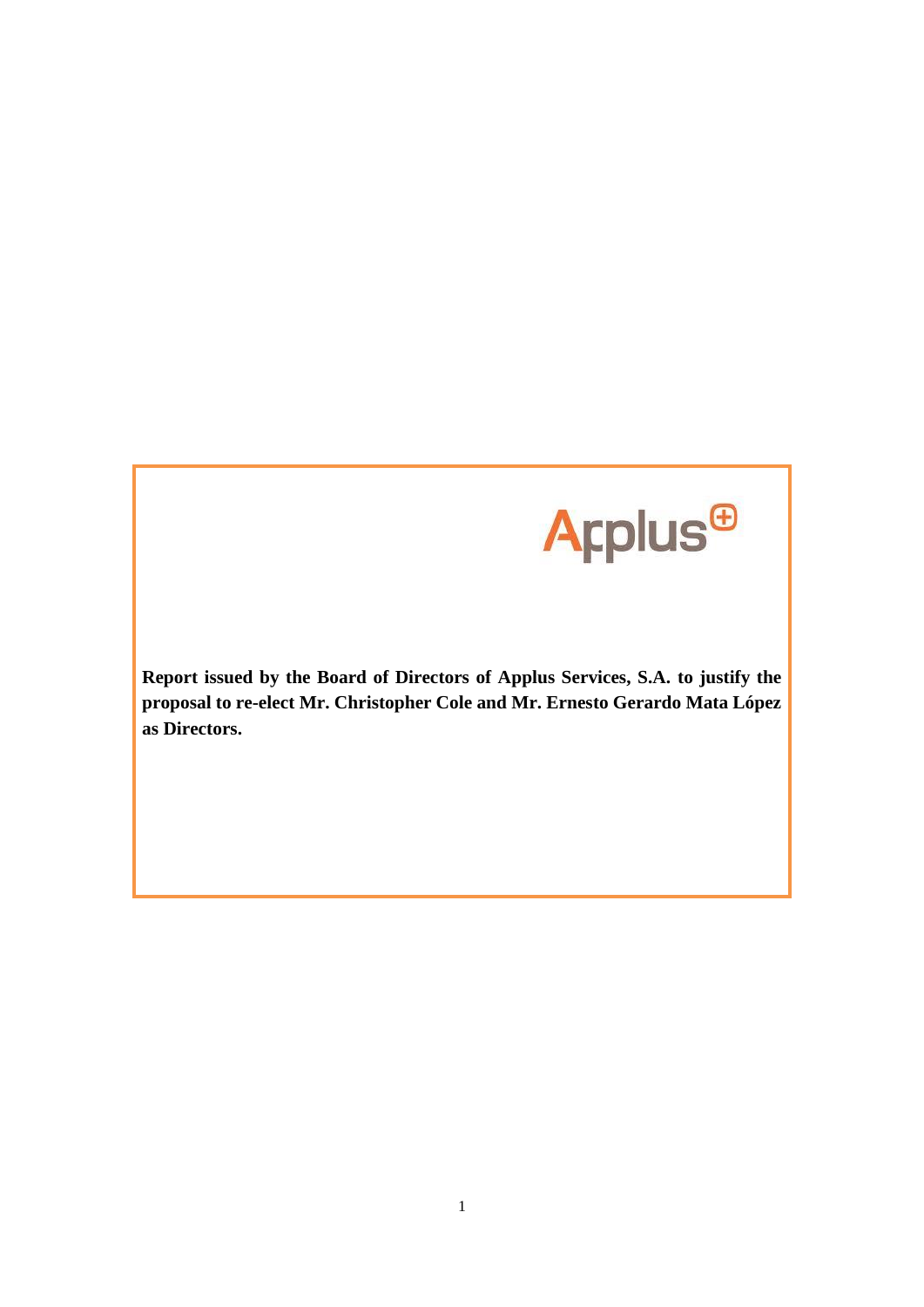## **I. Introduction and purpose of the report**

This justificatory report is issued and approved by the Board of Directors of Applus Services, S.A. (hereinafter "**Applus"** or the "**Company"**), in accordance with the provisions of article 529 decies of the Spanish Companies Act and articles 14.1 and 16 of the Regulations of the Board of Directors of Applus, to justify the proposal to re-elect Mr. Christopher Cole as Independent Director of the Company and Mr. Ernesto Gerardo Mata López as Director with the category of "Other External" of the Company.

This report has been preceded by a separate report from the Appointments and Compensation Committee (the "**AC Committee**") issued today, 25 May 2022, by means of which said AC Committee formally proposes the re-election of Mr. Cole and Mr. Mata, analyses the Board needs and concludes that the re-election of the abovementioned two Directors adequately meets such needs.

It is expressly noted that the re-election of Mr. Cole and Mr. Mata will be submitted to the next General Shareholders' of the Company for its approval. To these effects, and as provided for in article 518 of the Spanish Companies Act and article 8 of the Regulations of the General Shareholders' Meeting of Applus, this Report (together with the previous report from the AC Committee) will be made available to the shareholders at the Company's registered office and published uninterruptedly in the corporate website of the Company as from the date of the announcement of the calling until the holding of said General Shareholders' Meeting.

# **II. Profile of the counsellor and assessment of his or her circumstances**

# **(1) D. Christopher Cole**

### **a) Profile**

D. Christopher Cole has a degree in Environmental Engineering from Borough Polytechnic (South Bank University) and is a Chartered Engineer in the UK. In 1999, he also completed an Executive Management Course at INSEAD, France.

Mr. Cole was the founder of WSP Group Plc, a professional services company which was listed on the London Stock Exchange in 1987. Mr. Cole served as Chief Executive Officer of the company until it merged with Genivar, Inc. in 2012, at which time he was appointed non-executive chairman of the merged entity, which was named WSP Global Inc. and whose shares were admitted to trading on the Toronto Stock Exchange.

It is also worth noting that Mr. Cole is also non-executive chairman of Tracsis Plc and served as non-executive chairman at Ashtead for 12 years until last year. In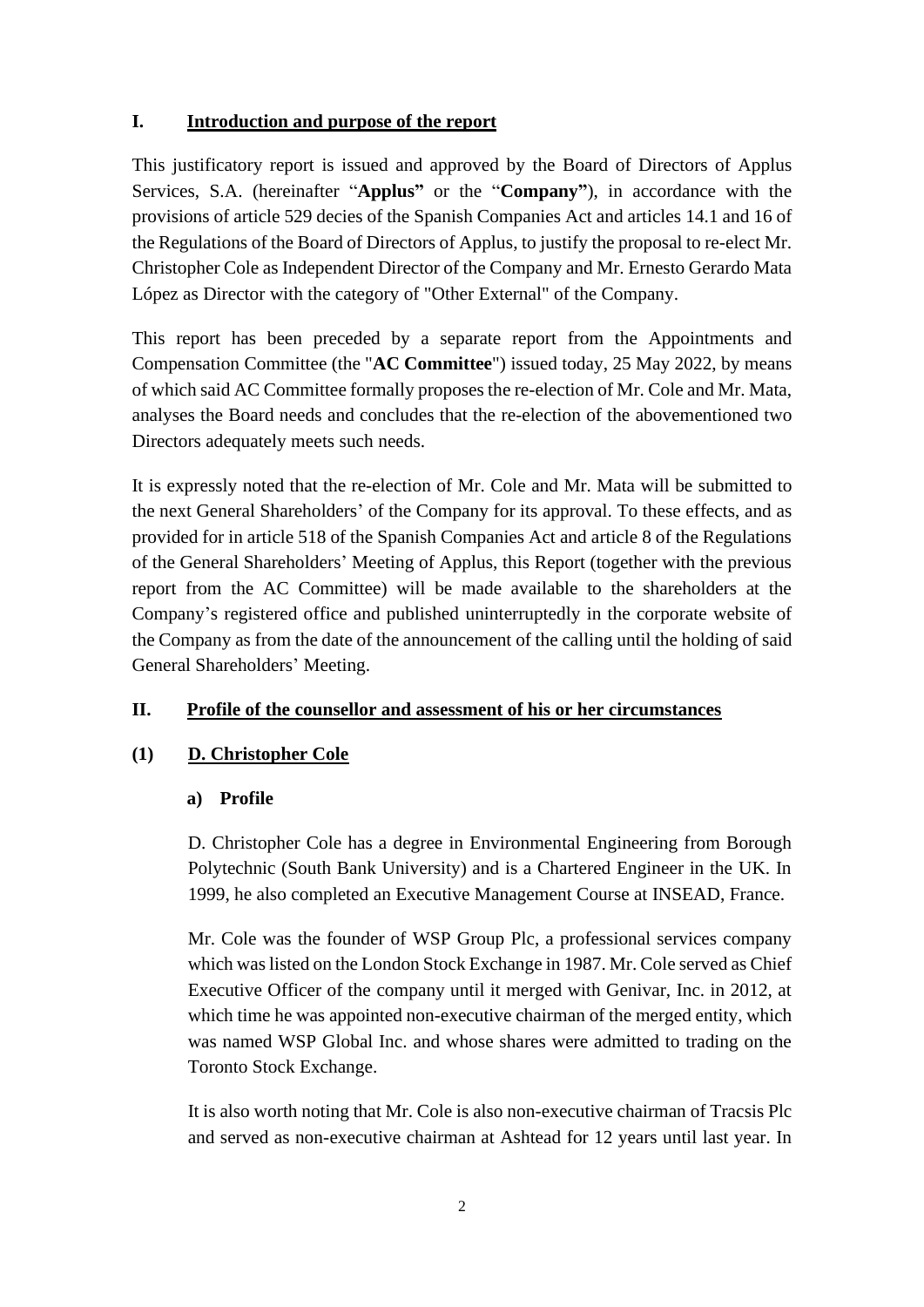that period, the company became one of the best performing FTSE 100 companies.

Mr. Cole has many years of experience in managing large international and diversified groups in both executive and non-executive roles and brings this extensive experience to the Board of Directors in his capacity as Chairman.

### **b) Assessment**

The Board of Directors fully endorses the assessment made by the AC Committee on the proposed re-election of Mr. Cole as Independent Director in Applus. Therefore, in view of the outstanding experience, professional career, merits and performance of his position to date, and based on the analysis of the Board of Directors' needs and the prior proposal from the AC Committee, the Board of Directors proposes the re-election of Mr. Cole as member of the Company's Board of Directors.

### **c) Category assigned to the Director**

As set out in the AC Committee report, Mr. Cole shall be qualified as Independent Director.

#### **(2) D. Ernesto Gerardo Mata López**

#### **a) Profile**

D. Ernesto Gerardo Mata López holds a degree in Economics from the University of Geneva and an MBA from IESE in Barcelona.

Mr. Mata has been Director assistant to the Chairman and Chief Financial Officer of Unión Fenosa, S.A. (now Gas Natural SDG, S.A.), Chairman of Unión Fenosa Soluziona, S.A., member of the board of directors of Compañía Española de Petróleos, S.A. and of Abertis Infraestructuras, S.A., where he was also chairman of the Audit Committee. He was also Chairman of the advisory board of Knight Frank, member of the board of Aguas Andinas and senior advisor at Matlin Patterson Global Advisers LLC.

Mr. Mata is currently chairman of the advisory board of Quironsalud and senior adviser president of KPMG Spain.

Mr. Mata has gained extensive experience in the energy and capital markets sectors, as well as on various Audit Committees, acquired in the numerous positions he has held in highly reputable Spanish companies. This experience together with the numerous relationships he has built up in the Spanish markets